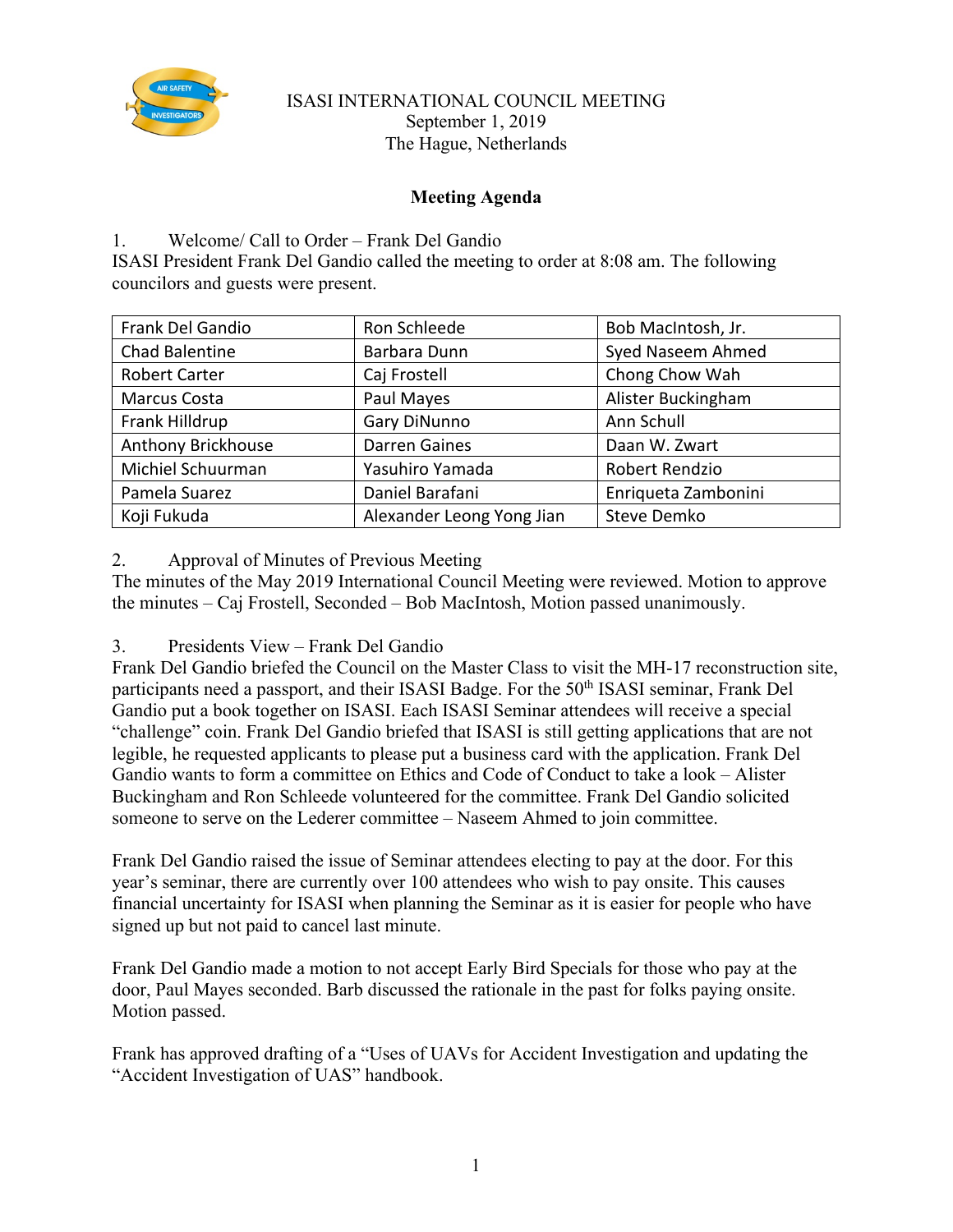4. Financial Report – Bob MacIntosh, Jr

Bob MacIntosh briefed his financial report. ISASI is a non-profit organization which exempts ISASI from US Federal tax requirements. Bob MacIntosh discussed that in accordance with the United States Internal Revenue Service (IRS) rules, ISASI has to file a Form 990 annually, in order to maintain its non-profit status. Part of the IRS process to grant non-profit status, the applicant must provide certain qualifying programs and services. For ISASI this includes the seminar, the *Forum*, the ISASI website, and the Kapustin Scholarship.

The Dubai Seminar profit was over \$120,000.

Bob MacIntosh briefed the importance of membership; both individual, and corporate.

Bob MacIntosh reported that while there are many new membership applications, there are very high numbers of memberships that are only active for a year. He added we need to find ways to keep those members, possibly by better highlighting the benefits of being an ISASI member.

Bob MacIntosh briefed the 2020 budget, which projected a loss of \$38,000, but that only includes a projected profit of \$10,000 from the Montreal seminar. The Reachout and Rudy Kapustin Scholarship budgets are separate.

Bob MacIntosh mentioned that we need to watch publication expenses. The publication costs about \$60,000/year and we have just transitioned to offering both paper and electronic versions. We should encourage more members to elect the electronic publication of the Forum magazine.

Bob MacIntosh briefed the Management Council travel and Management Representative travel expenses. We just need to watch these expenses.

Motion to accept report – Caj Frostell, Seconded – Barbara Dunn, Motion passed unanimously.

Frank Del Gandio mentioned that we need an Audit Chair. He is looking for a volunteer.

# 5. Membership Report – Frank Del Gandio

Frank Del Gandio briefed that in the past year we added 182 new individual and 4 corporate members. The total ISASI membership is currently 1223 individual and 134 corporate members.

Barbara Dunn mentioned that there are 15 corporate members in the arrears. Barbara checks the list against seminar attendees.

Bob Rendizio mentioned that we need to let Chapter Presidents know of corporate members in the arrears. Frank Del Gandio mentioned that Erin Carroll does a good job of following up with corporate members.

Bob Rendizio briefed his recommendations from his SERC report, including perhaps a study to look at membership. Bob MacIntosh mentioned the importance of marketing ISASI. Daniel Barafani discussed how they have marketed ISASI in South America, which included 20 new members. Bob Rendizio mentioned that it does not help ISASI to not be mentioned on the news. Darren Gaines mentioned the Bylaws with regards to representing ISASI. Bob Rendizio reiterated that we need to look at increasing membership and marketing ISASI. Frank Hildrup asked if we know why folks do not become members. Paul Mayes did a study in Australia using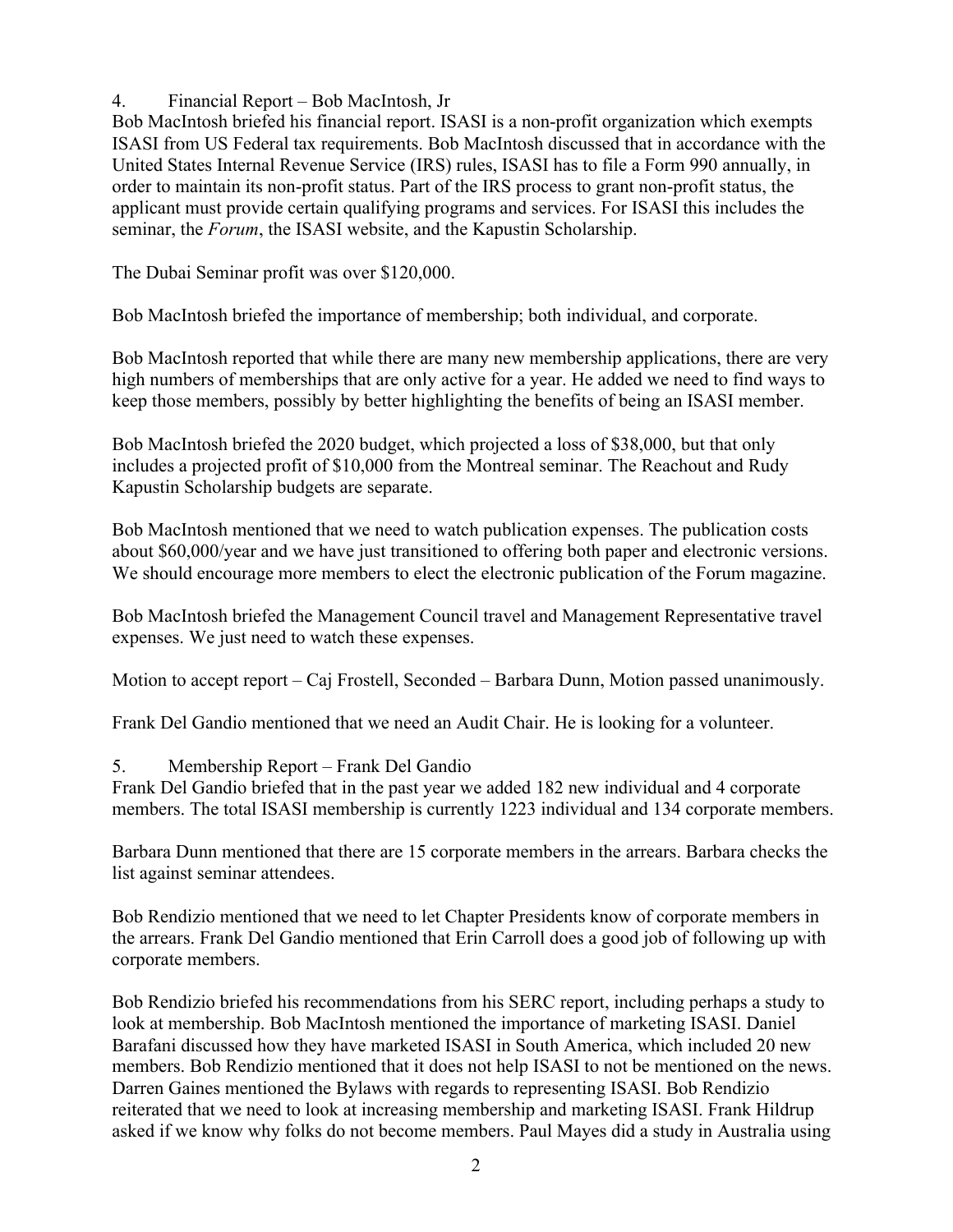a small committee. They found that they were not attractive to younger members or students. Naseem discussed the issues they are having with renewals based on the renewal costs. Naseem is putting together a recommendation to increase membership in ISASI from Pakistan. Barbara Dunn stated that it is easier in Canada since they collect their own dues. Most folks that cease membership have retired or left the aviation safety industry. Steve Demko discussed ALPA's accident investigation courses and ISASI being promoted in those courses. Steve Demko suggested perhaps a magazine article in other publications to advertise about ISASI.

Bob Rendizio outreach/advocacy to other aviation publications is a good first step. Bob Rendizio mentioned going to USC to start a similar program like SCSI. Marcus Costa suggested that ISASI needs to be more aggressive promoting ISASI with AIBs, Singapore is the only AIB that promotes ISASI. Marcus Costa said that ISASI needs to be more recognized at ICAO, which involves attending more meetings.

Frank Del Gandio asked the Council to come to the next meeting with membership ideas.

6. Report of the ISASI Forum Editor – Gary DiNunno

Gary DiNunno briefed that we have created the digital *Forum* version. 154 members want only a digital-only subscription, which will save the association a few hundred dollars per issue with the biggest savings being in international shipping. More international members than US members.

Gary DiNunno is working closely with Alicia Storey on the digital version. Barbara Dunn mentioned that she really likes the digital version.

7. Vice President's Report – Ron Schleede Nothing to report

8. Secretary's Report – Chad Balentine Nothing to report

9. Executive Advisor's Report – Richard Stone Nothing to report

10. Website review – Frank Del Gandio Nothing to report

11. Seminars – Barbara Dunn

a. 2019 The Hague

Barbara Dunn briefed that the seminar boxes were lost or delayed, including name badges. This was resulting in a high workload for the seminar support staff.

Daan Zwart said that everything was ready to go. 411 attendees had registered, more than 300 delegates. They were unable to get KLM as a sponsor, but there was about \$150,000 in sponsorships.

Michiel Schuurman briefed the Master Class, 3 tutorials, and the technical program.

b. 2020 Montreal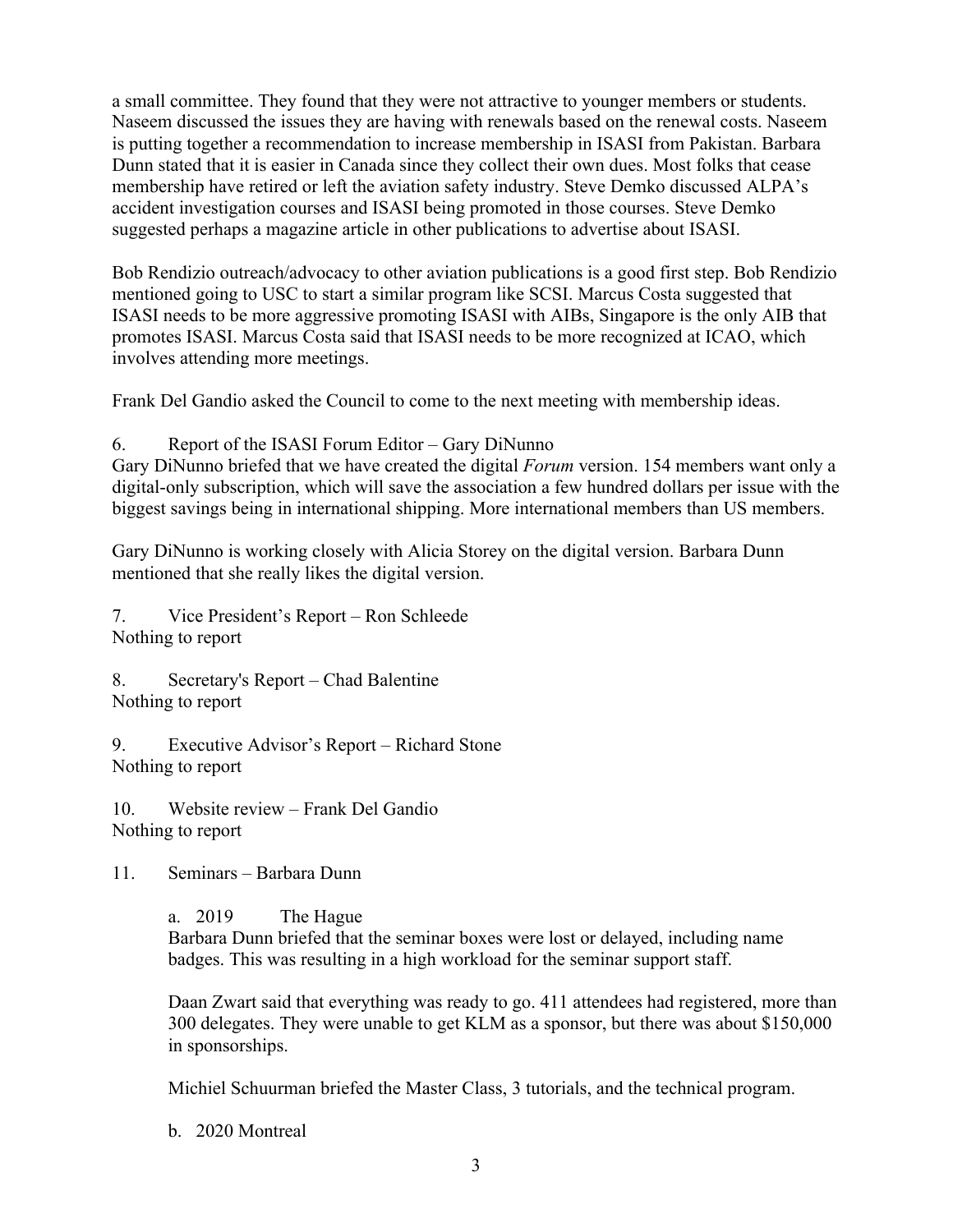Barbara Dunn briefed the 2020 Seminar will be held September 2020 at the Sheraton in Montreal. The theme is "20/20 Vision for the Future". It will be held August 31- September 3, 2020. Kathy Fox will be one Keynote Speaker.

The website was almost ready and there was a pamphlet for each ISASI attendee at The Hague. They are partnering with ICAO. Barbara Dunn said that Annex 13 will be available to attendees at a reduced rate.

#### c. 2021 Brisbane – *Proposal*

Paul Mayes briefed 2021 Brisbane. The proposed theme: The Challenges for Aviation Safety. They anticipated the Seminar to be held August 30-September 2, 2021 in conjunction with the Royal Australian Air Force – 100 year anniversary. It will be a normal format for the seminar and Paul Mayes described the city of Brisbane.

#### 12. Reports of National Societies/Councilors:

a. *AsiaSASI –* Chong Chow Wah

Since last Council meeting, they had a workshop last November, which included classroom training on UAV investigation and a ground exercise on site safety, including PPE. The next workshop in Indonesia will be in October which will be 3 days. They will invite non-members to get new members. They would like an ISASI PowerPoint to show during the workshop.

## b. *ASASI –* Paul Mayes

They have hosting the *ANZSASI 2020 Regional Seminar* in Gold Coast, as well as promoting the Regional Seminar in Wellington. They are working on their website and recruit more members.

#### *c. CSASI –* Barbara Dunn

Barbara Dunn briefed her written report. Barbara and Elaine were elected to their terms, this will be the last term. The society is focused on 2020 Seminar in Montreal.

#### d. *ESASI –* Robert Carter

Robert Carter briefed his written report. *ESASI* hosted their workshop hosted by Rolls Royce which was held May 22-23, 2019, 'back-to-back' with an ECAC ACC meeting the previous day. The 2020 Workshop was planned for Budapest, in Hungary, in May/June 2020, again 'back-to-back' with an ECAC ACC meeting.

# e. *KSASI* –

No report submitted

# f. *LASASI* – Pamela Suarez/ Daniel Barafani/ Enriqueta Zambonini

Discussed 'Building the Identity of *LASASI'* through a PowerPoint presentation. They are working to promote *LASASI* and plan to host a meeting in the future. They are working on a website and sent out an invitation letter. They are working to increase membership and are working on a newsletter.

Caj Frostell expressed his thanks to the team and the re-development of *LASASI*. Frank Del Gandio and Robert Carter also expressed their thanks to the reestablishment of *LASASI*.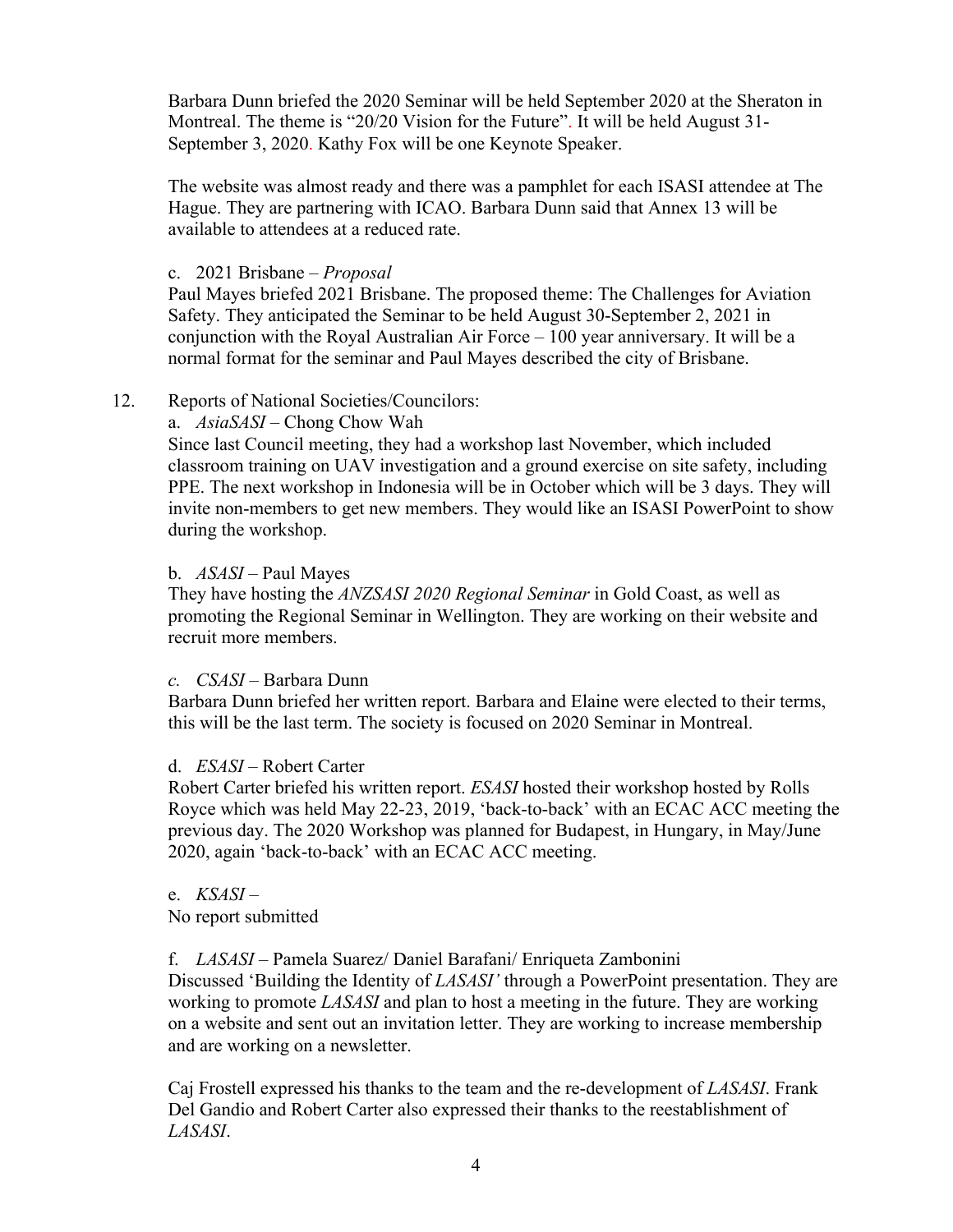#### g. *MENASASI –*

No report submitted

#### h. *NZSASI* – Alister Buckingham

Alister Buckingham briefed his written report. They held the 2019 Regional Seminar in Wellington in June with over 90 delegates. Steady membership around 70 members.

#### i. *PakistanSASI* – Naseem Ahmed

Naseem Ahmed briefed his written report. They held a Reachout Workshop in June 2019. Naseem is putting together a proposal to increase Pakistan membership.

j. *USSASI* –

NERC – Steve Demko It has been relatively quiet, working on coordination with JetBlue for NERC meeting

MARC – Frank Hilldrup They held the MARC dinner in May, but still a challenge to get attendance.

#### SERC – Bob Rendizio

Had Delta as a corporate sponsor for their SERC meeting, which included various tours of the Delta campus. 127 members with 30% of their membership attending the seminar.

Frank Del Gandio thanked Bob Rendizio and his team for all the work on the website.

k. *International Councilor –* Caj Frostell

Caj Frostell is in continued communication with Africa and Asia in his role as the International Councilor

## 13. Rudy Kapustin Scholarship – Chad Balentine Chad Balentine briefed that the committee received eighteen submissions and selected four scholarship recipients.

These four students will be in attendance at the seminar and are expecting to provide a 5- 10-minute presentation on their topic.

14. Reports of the ISASI Committees By-Law Committee – Darren Gaines Darren Gaines briefed the council on the process for by-law changes. Frank Del Gandio asked any by law changes be sent to Darren Gaines.

Daniel Barafani recommended a new working group to increase promotion of ISASI. Daniel Barafani, Frank Hilldrup, Steve Demko, Robert Carter, Bob Rendzio, and Anthony Brickhouse all volunteered to be part of the working group.

15. Reports of the Working Groups Corporate Affairs – Erin Carroll